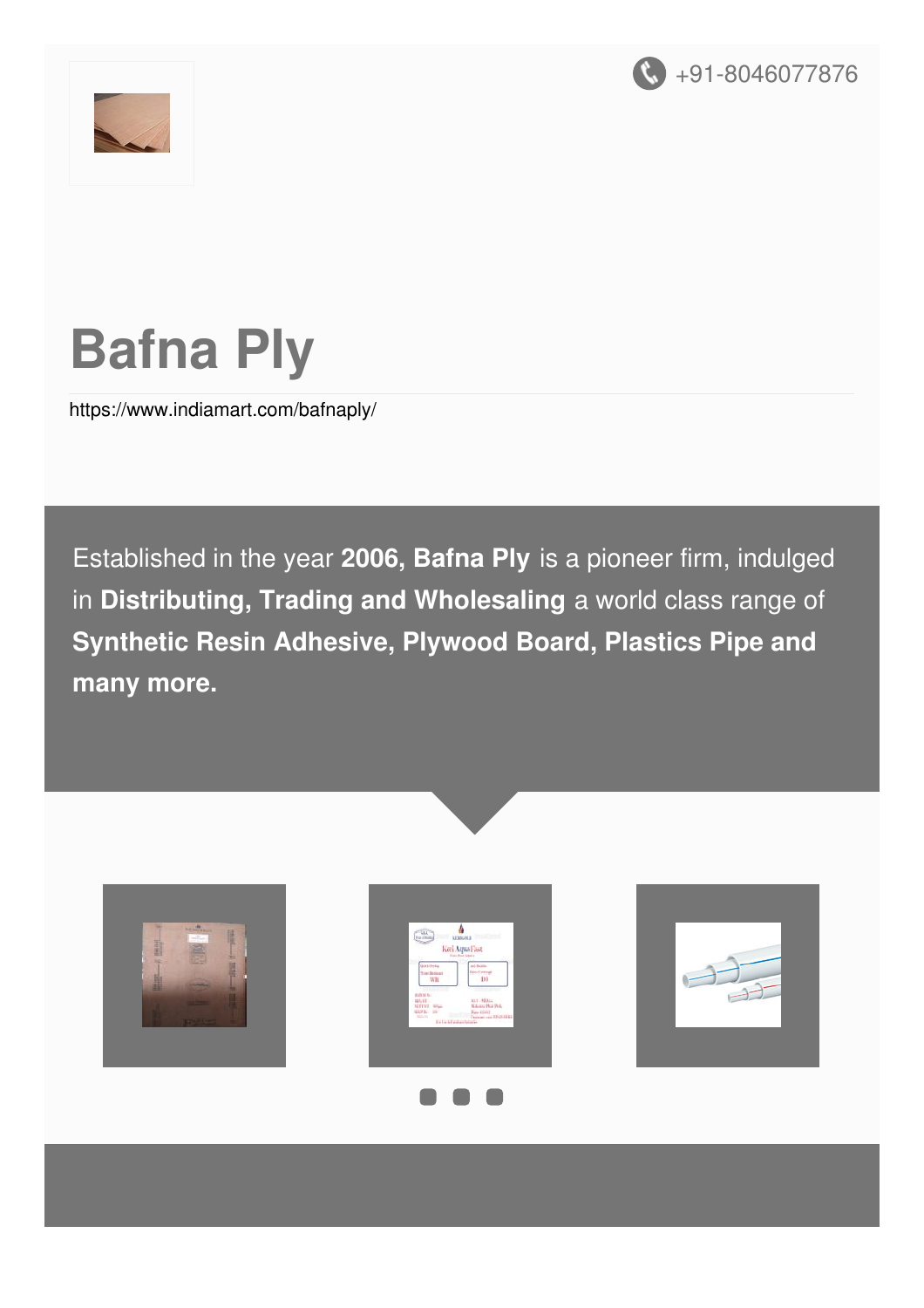#### About Us

Established in the year **2006, Bafna Ply** is a pioneer firm, indulged in **Distributing, Trading and Wholesaling** a world class range of **Synthetic Resin Adhesive, Plywood Board, Plastics Pipes, CPVC Plumbing Fitting, Water Tank and many more**. Our products are admired by client for their longer life, top quality, low maintenance and nominal costs. Our products are developed by knowledgeable experts team who has years of experience of this area. Owing to our well-informed vendor's team, we are competent to meet the massive demands in the most successful way. By providing defect free range, we are capable to win the trust of our valuable client in the most proficient way. With the help of our knowledgeable vendor's team and well-connected delivery network, we are proficient to supplying and delivering these ranges at the customer's end within the specific time frame. We are working under the leadership of our mentor **Mr. Harshit (Partner),** we have attained a renowned position in the industry. Our mentor has years of experience of this area.

#### **For more information, please visit**

<https://www.indiamart.com/bafnaply/profile.html>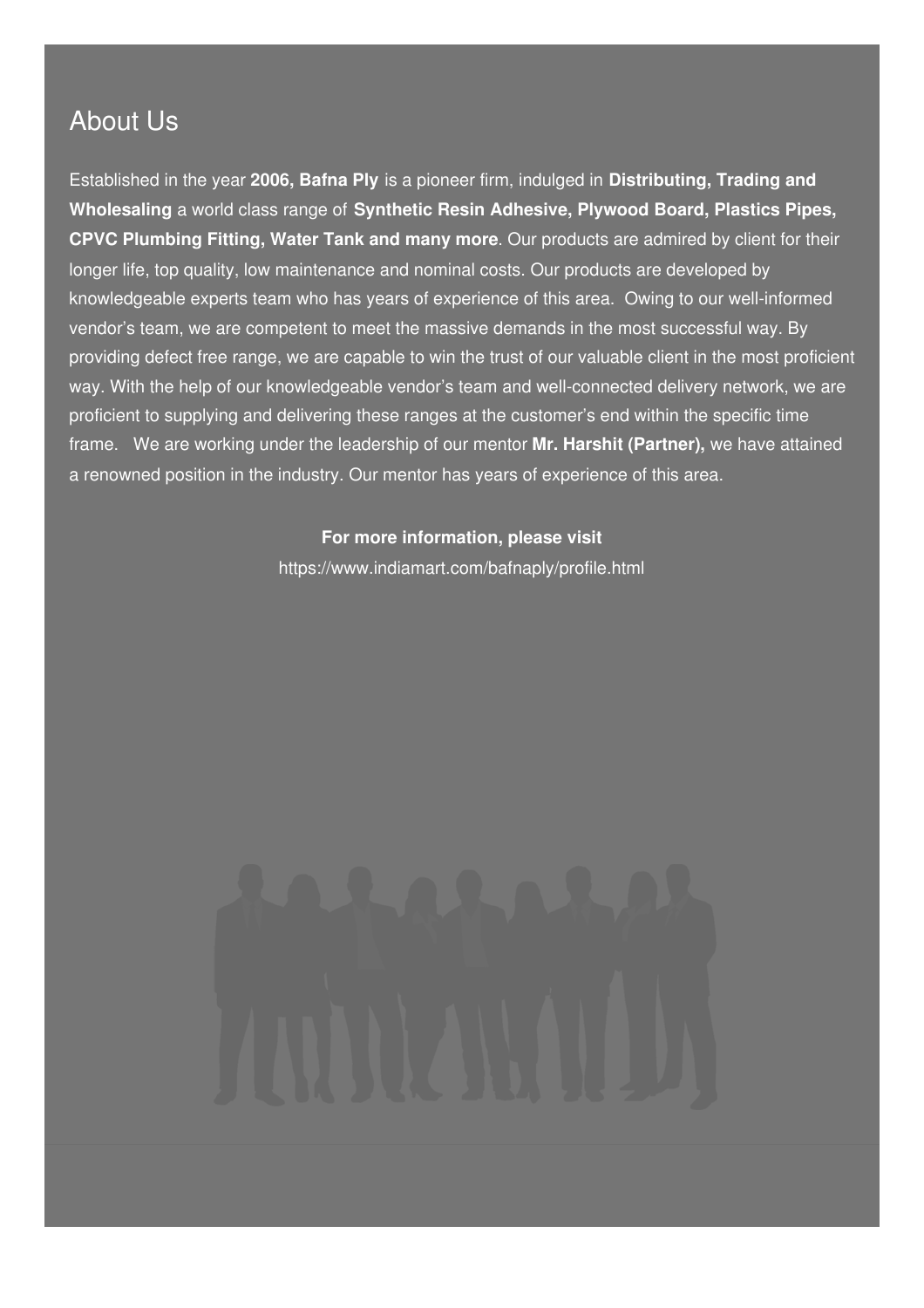#### **PLYWOOD BOARD**



16Mm Calibrated Plywood



**Plywood Sheet** 



**Plywood Board** 



**Commercial Plywood**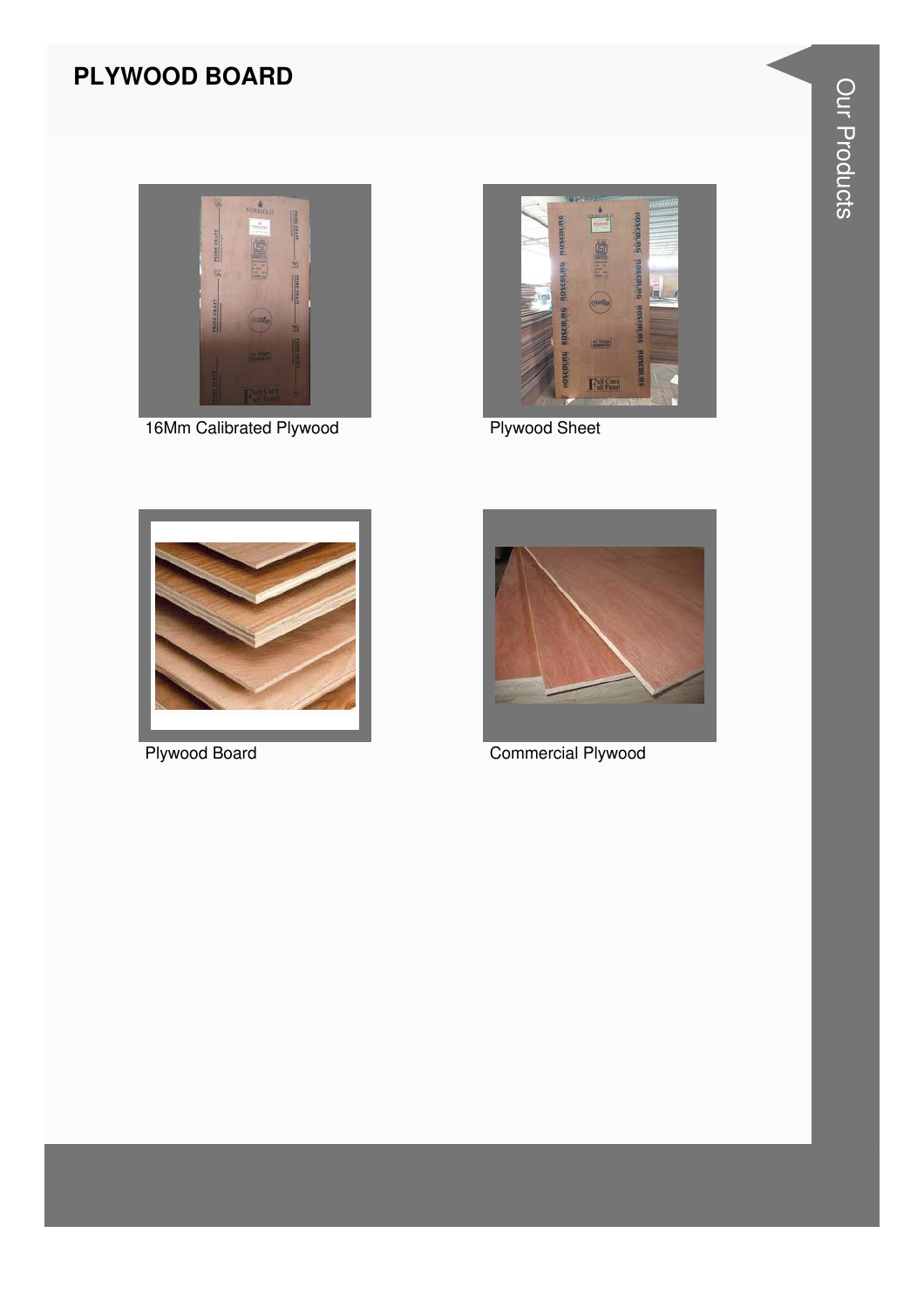#### **SYNTHETIC RESIN ADHESIVE**



Synthetic Resin Adhesive



**Falcofix Ultramarine** 



Kerifix Synthetic Resin Adhesive



**PVC Weld Synthetic Resin** Adhesive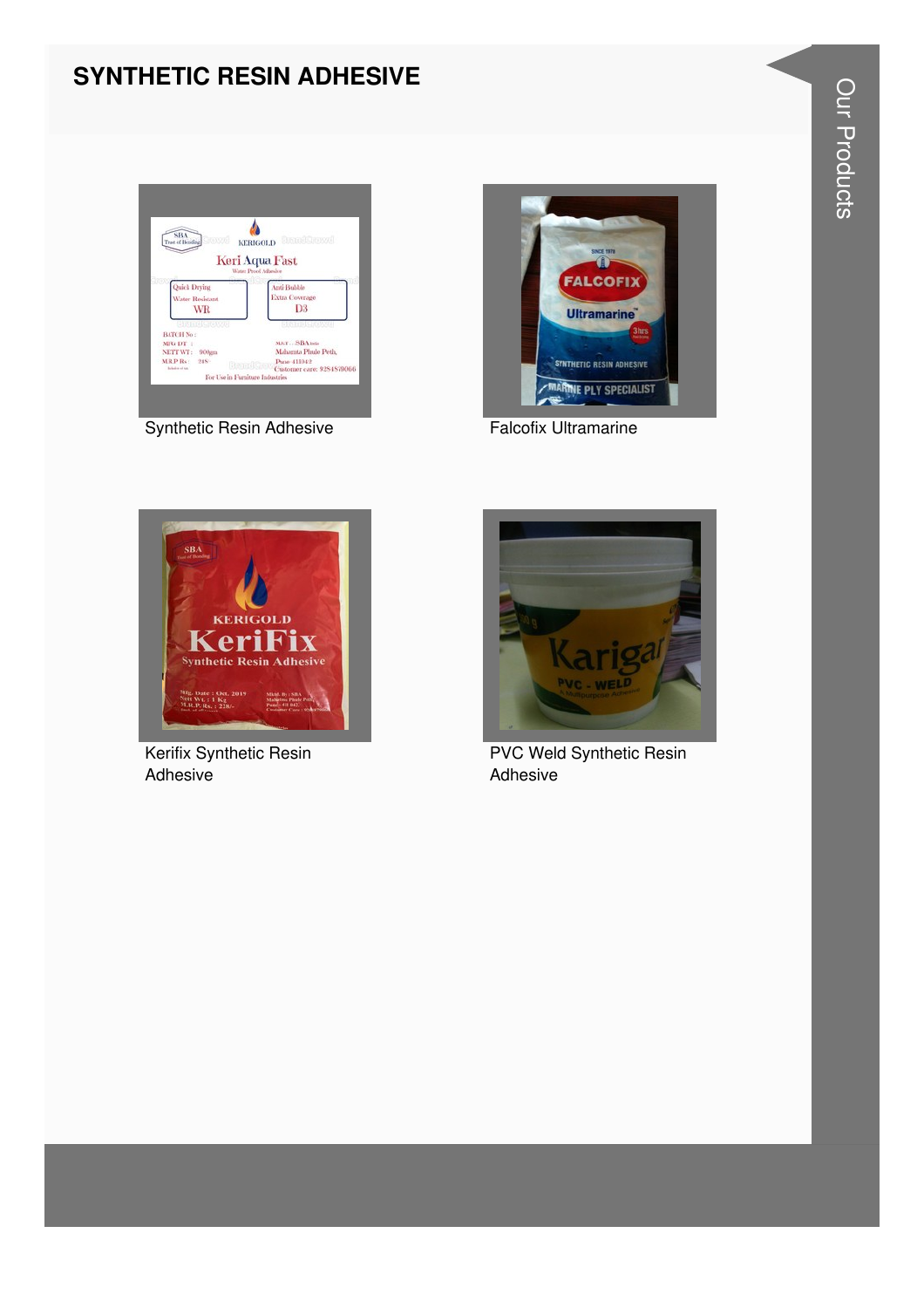#### **PLASTICS PIPES**



Prince UPVC Pipe



**UPVC Prince Pipe** 



Prince CPVC Pipe



**PVC Pipes**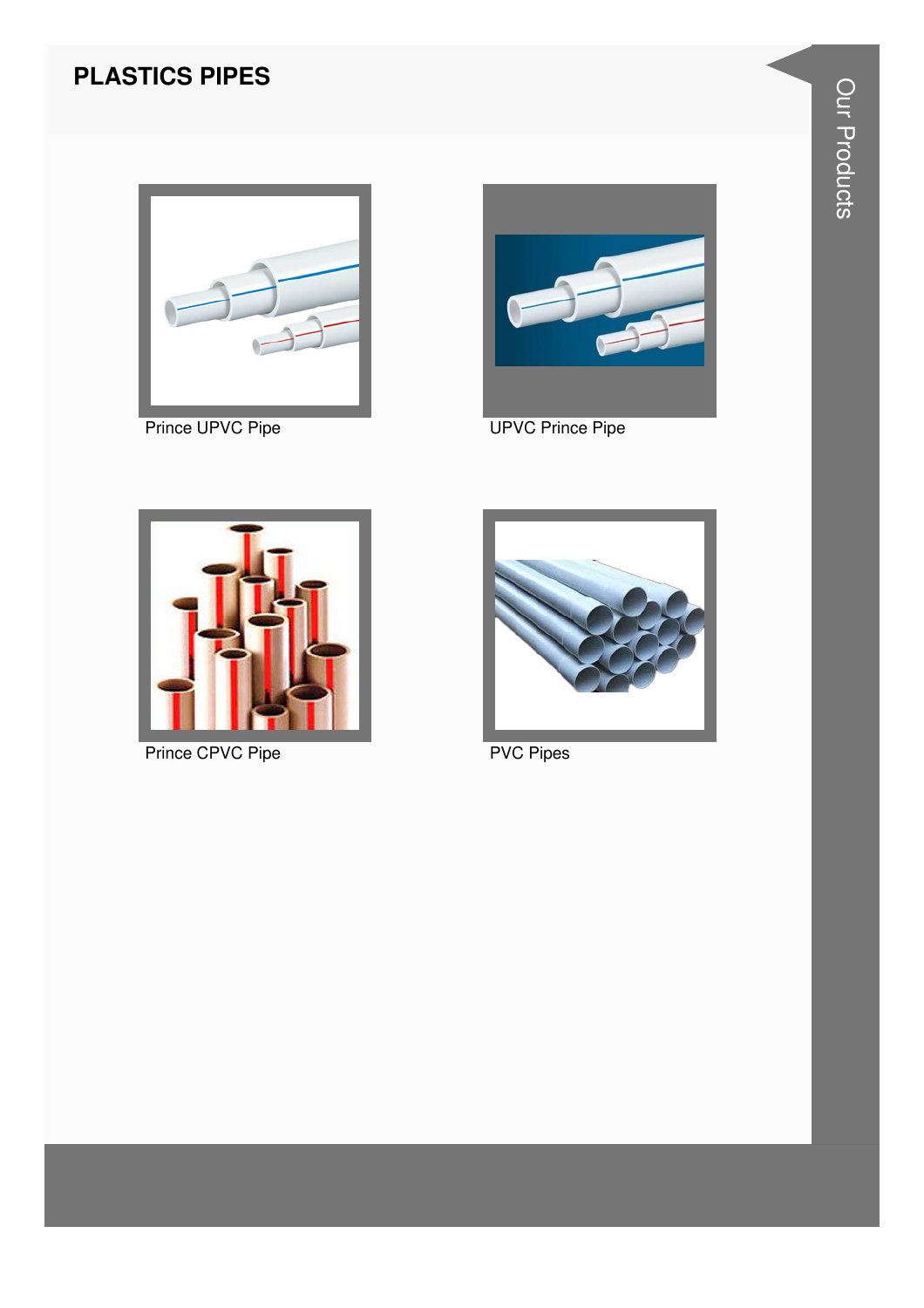### **GI FITTINGS**



**GI Cross Tee** 



GI Tee



**GI** Bends



**GI Elbow**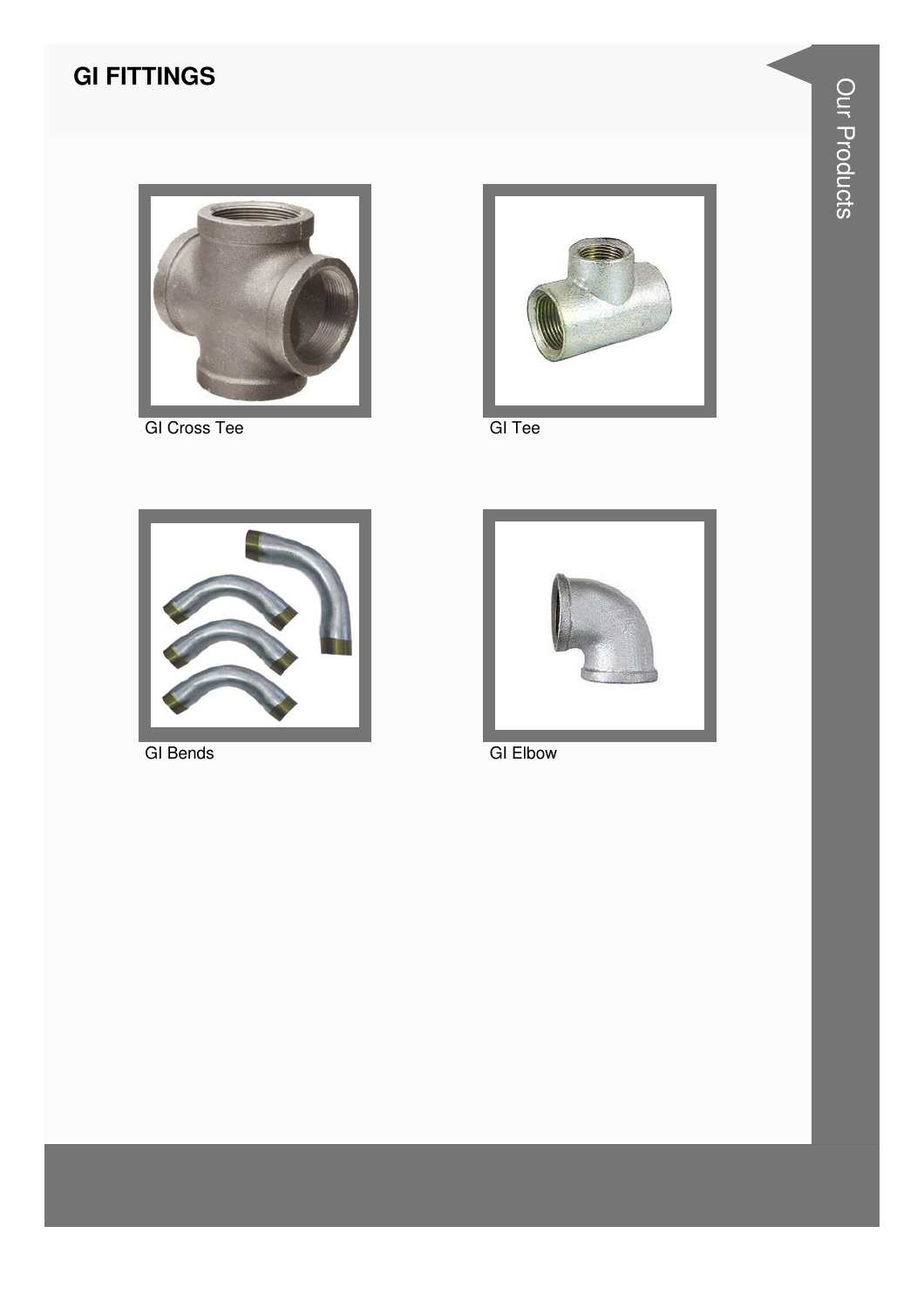#### **WATER TANK**



**Water Tank** 



Loft Water Tank



Sintex D/L Water Tanks



Sintex T/L Water Tank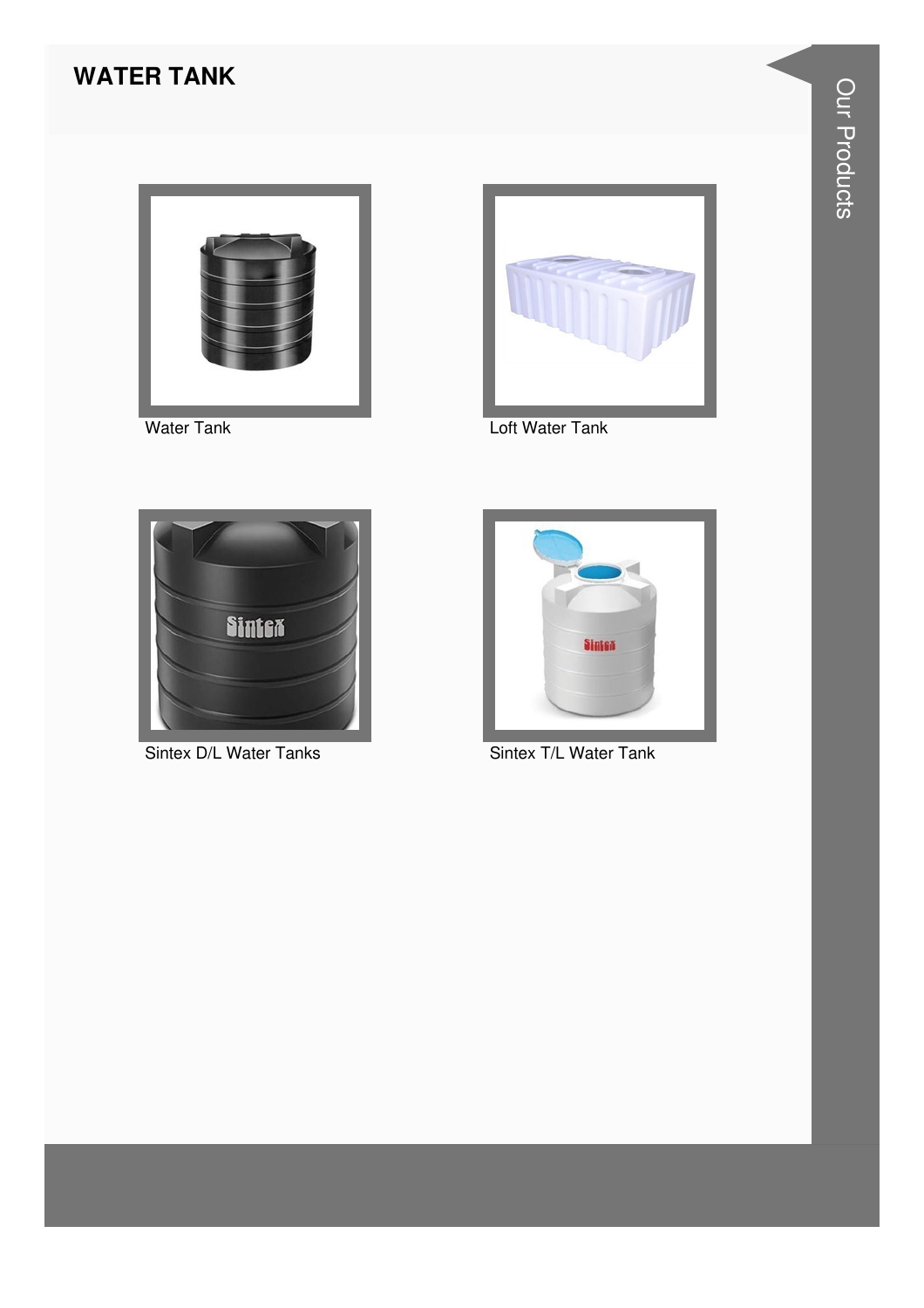#### **COVER**





FRP Cover **PVC HDP COVER** 





PVC Cover MS PVC Cover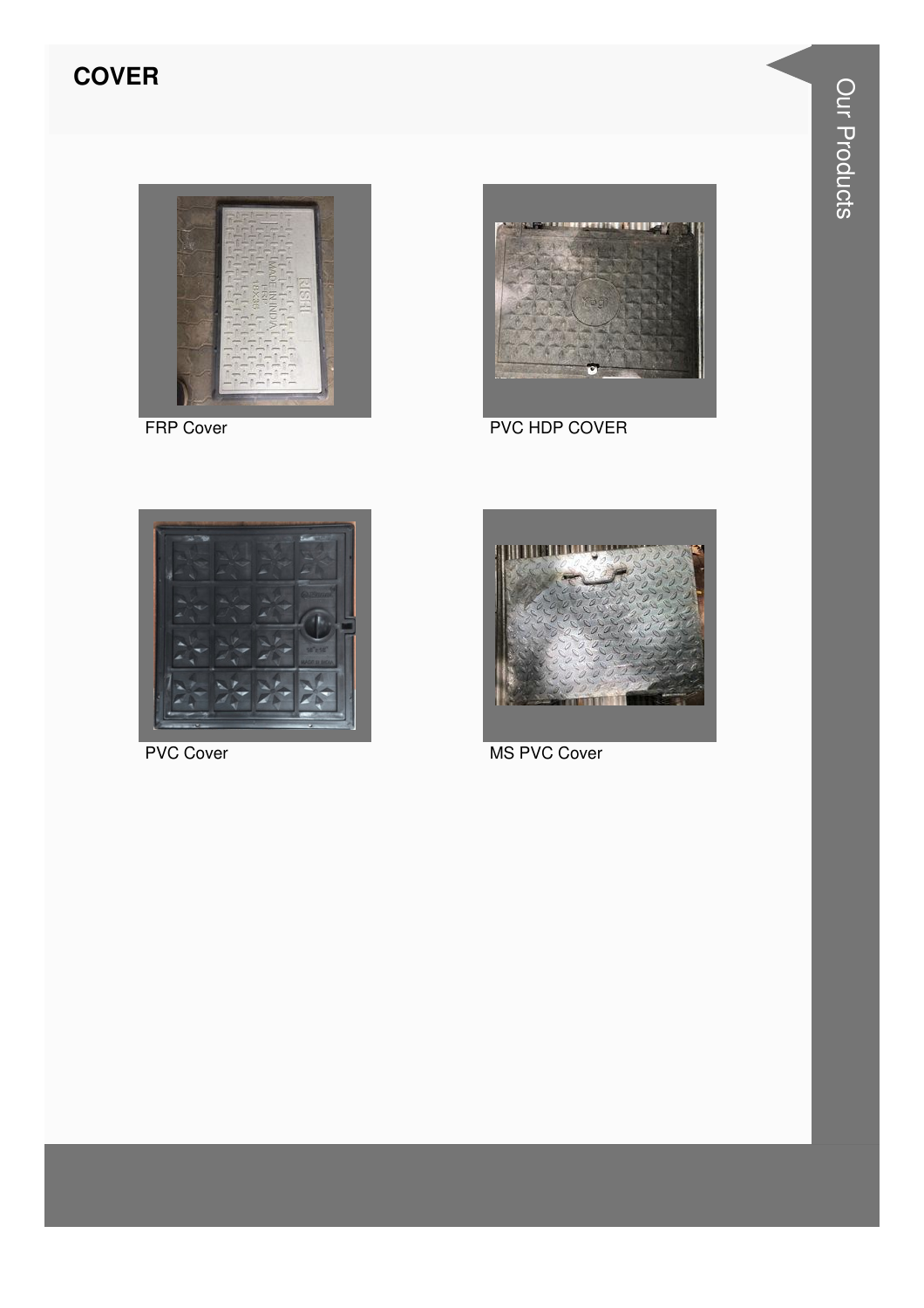#### **FRP MANHOLE COVERS**



Frp Manhole Chamber Cover Manufacturer Pune



FRP Manhole Covers



FRP Recess Manhole Covers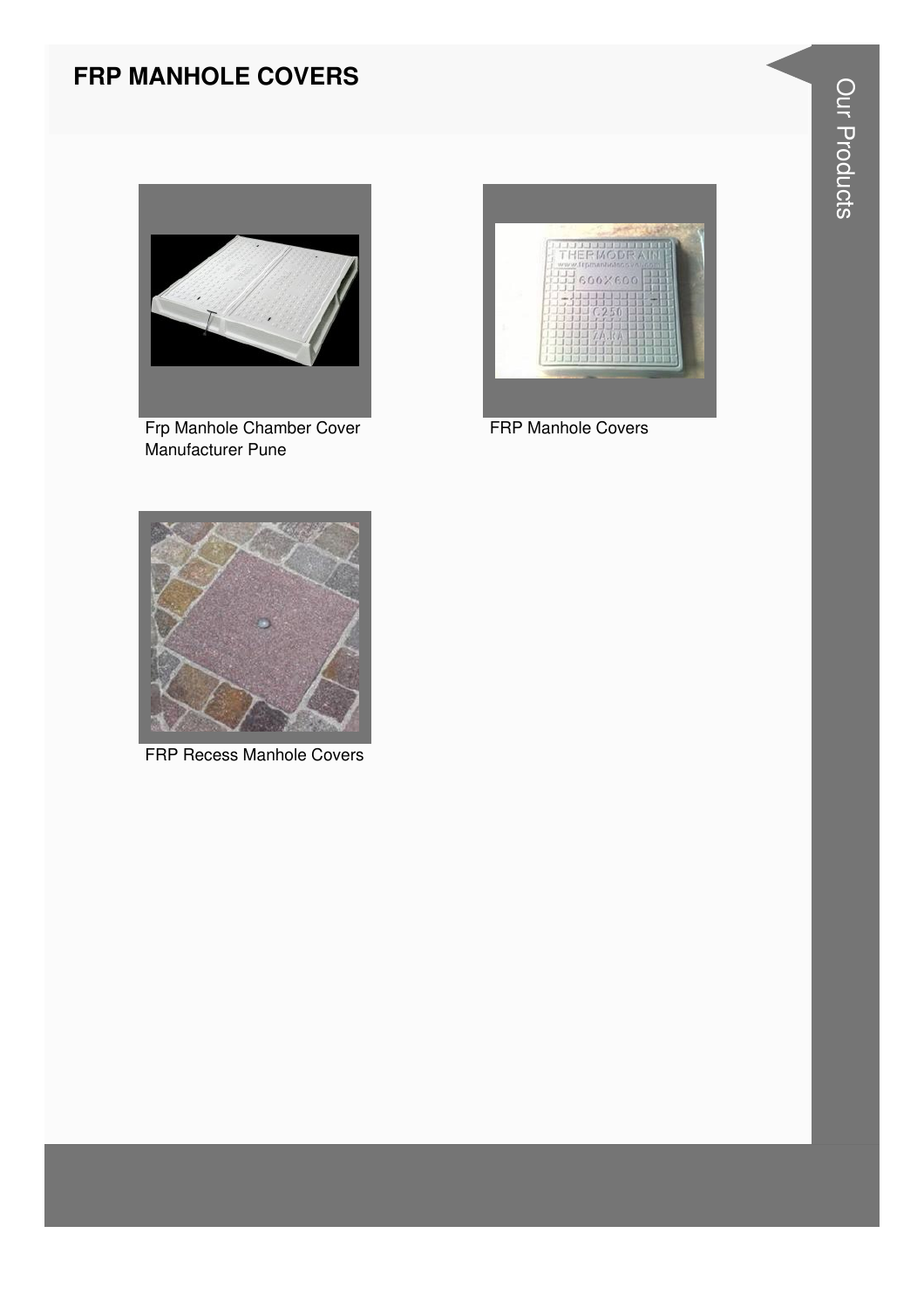#### **CEMENT SHEET**



Designer Cement Plank



Aerocon Panel



**Bison Panel Board**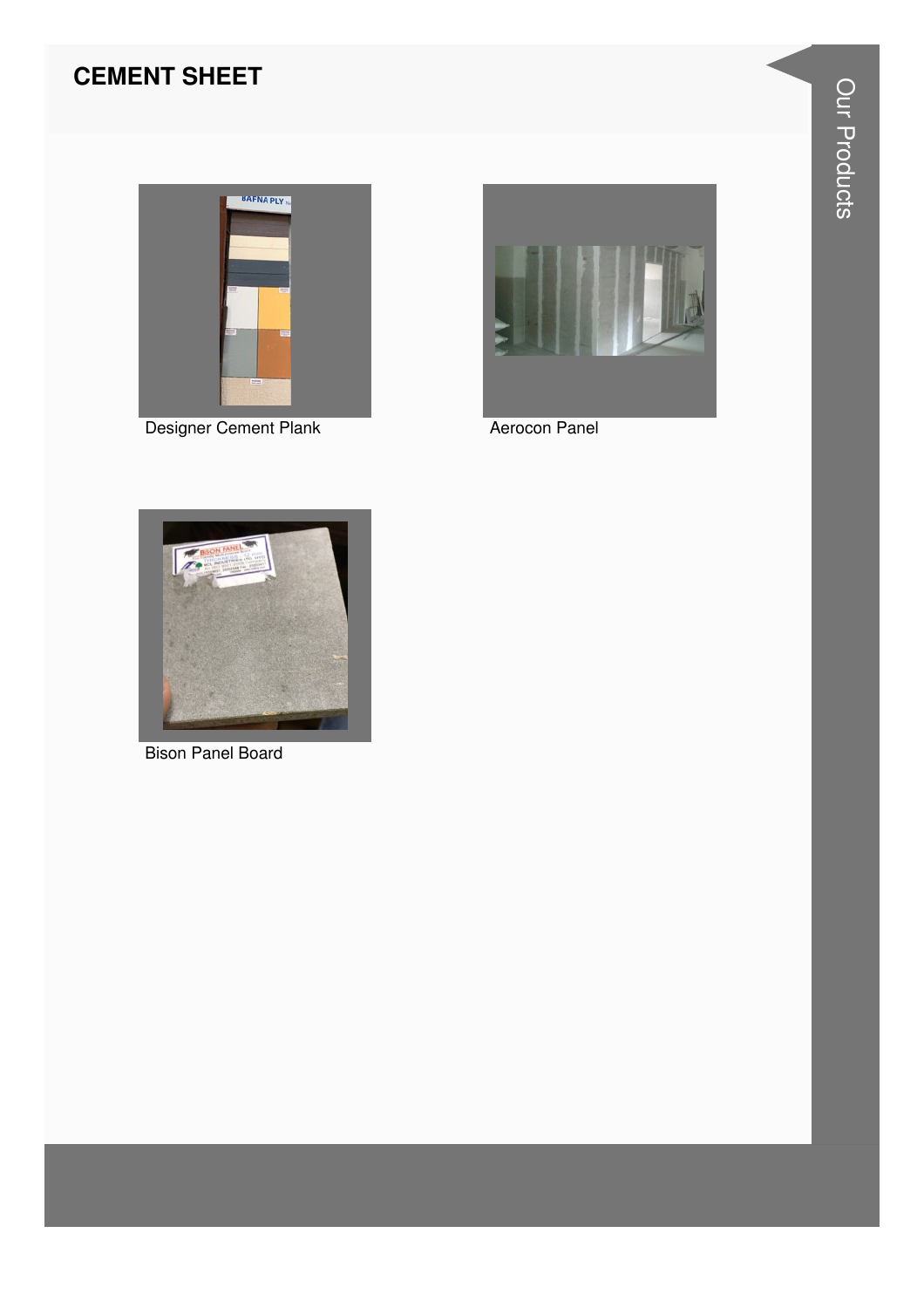#### **ADHESHIVE**



Epoxy Resin Aradlite



**Fevicol Marine** 



3M Spray Adhesive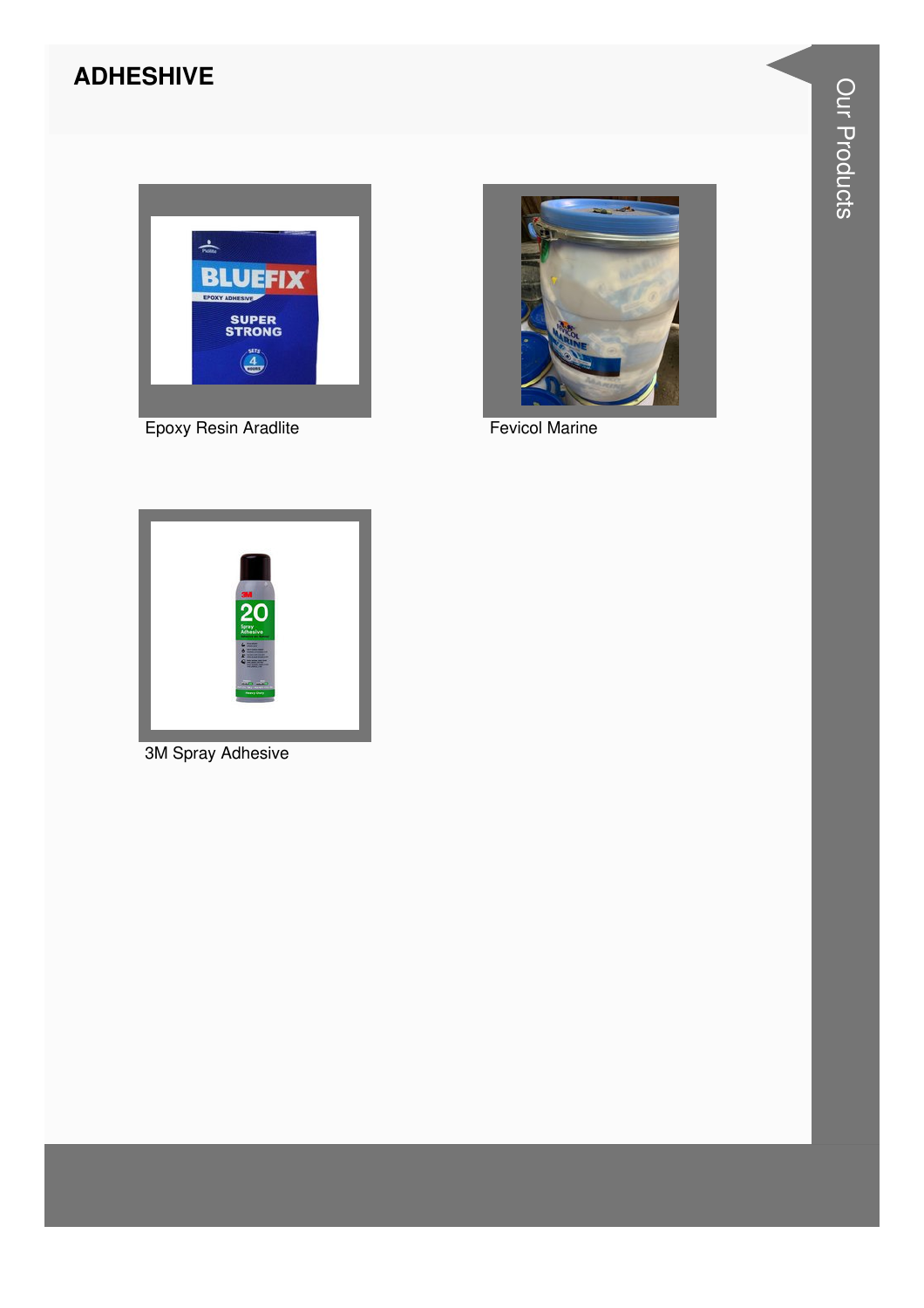#### **RESIDENTIAL KITCHEN EQUIPMENT**



**Kitchen Chimney** 



**Kitchen Appliances** 



Hob Top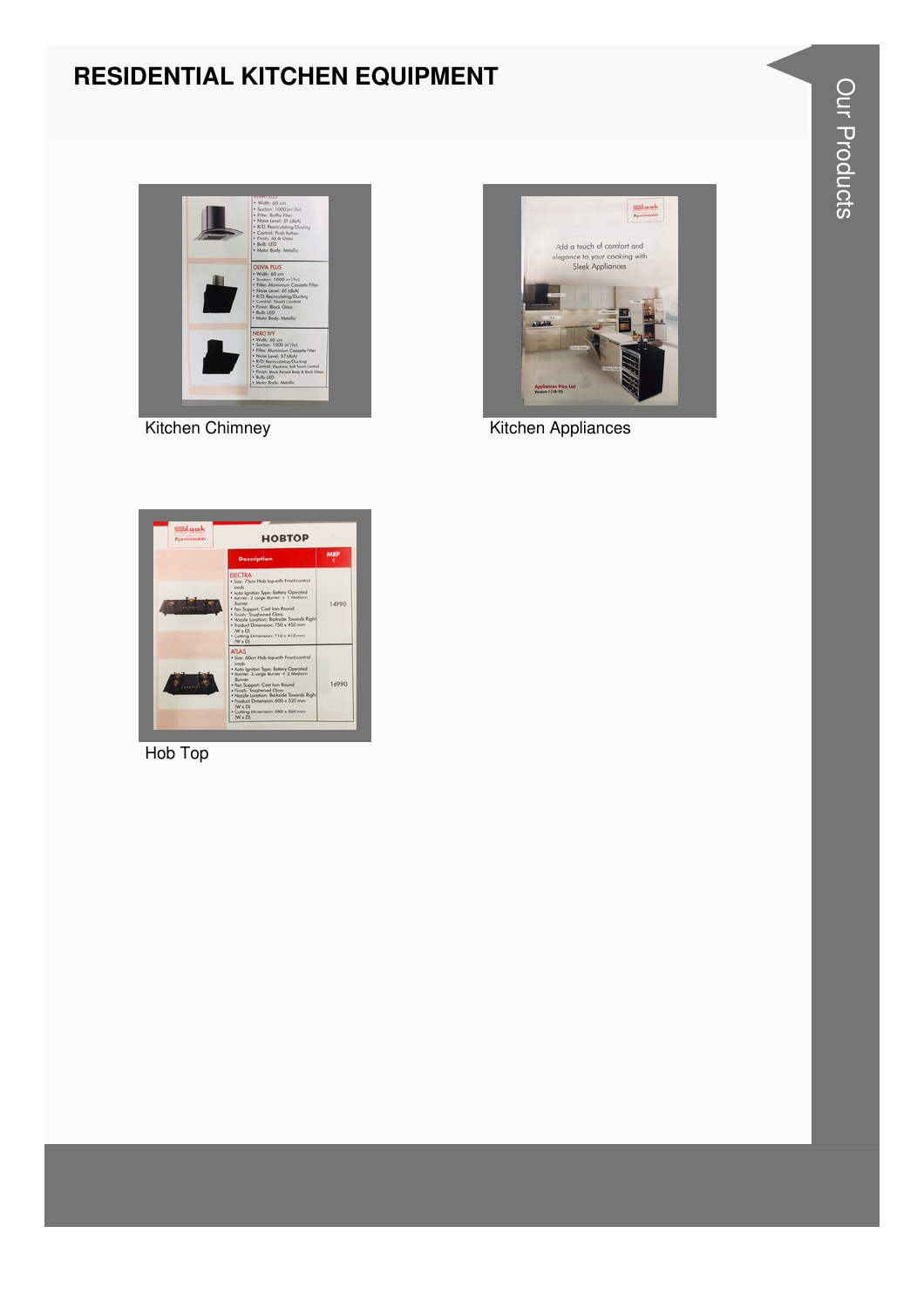#### **BATHROOM FAUCETS**



Jaquar Showers



Jaguar Faucets



**Gi Fittings** 



**Health Faucet**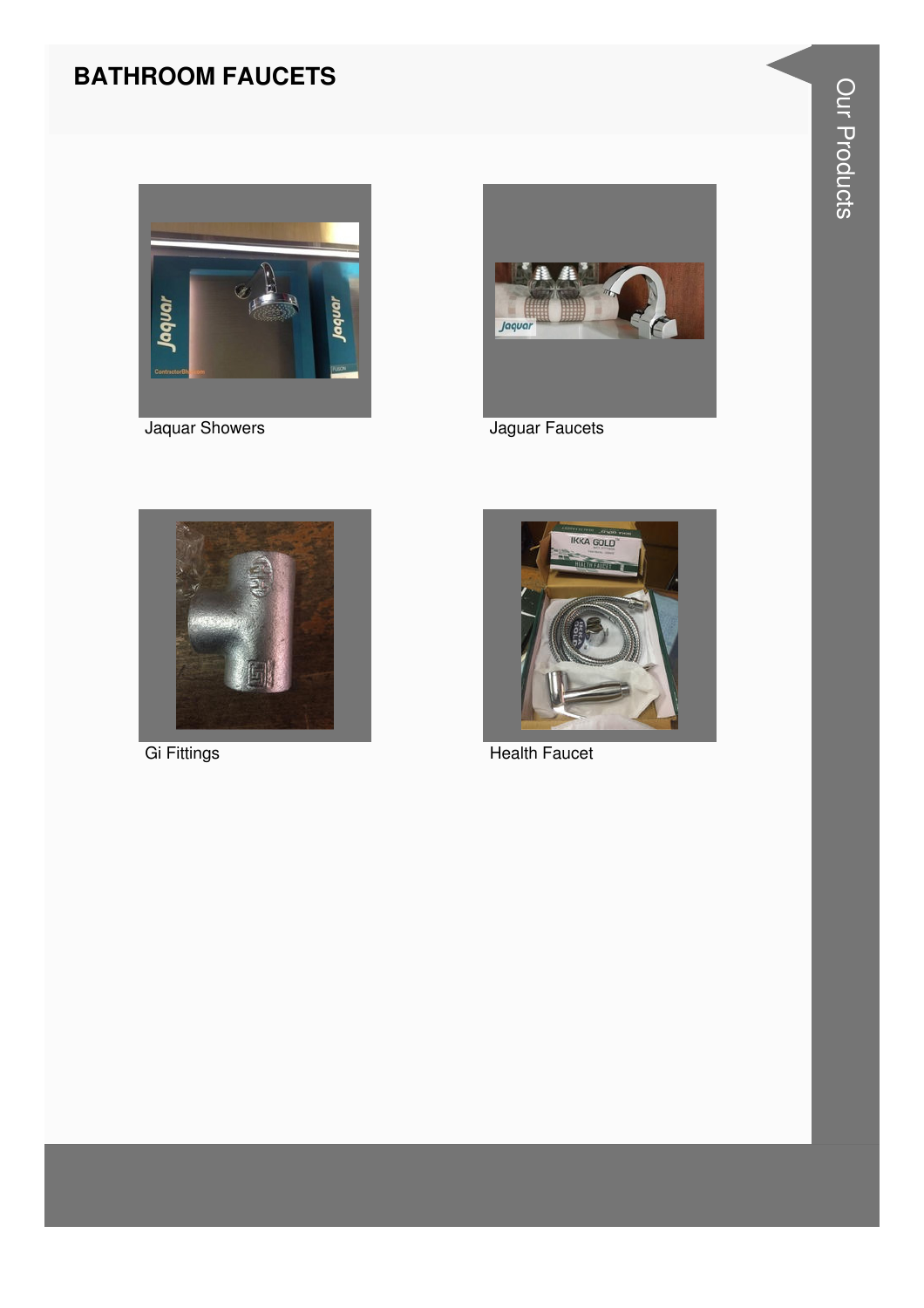#### **CPVC PLUMBING FITTING**



Garden Pipe



**CPVC Elbow** 



CPVC Tee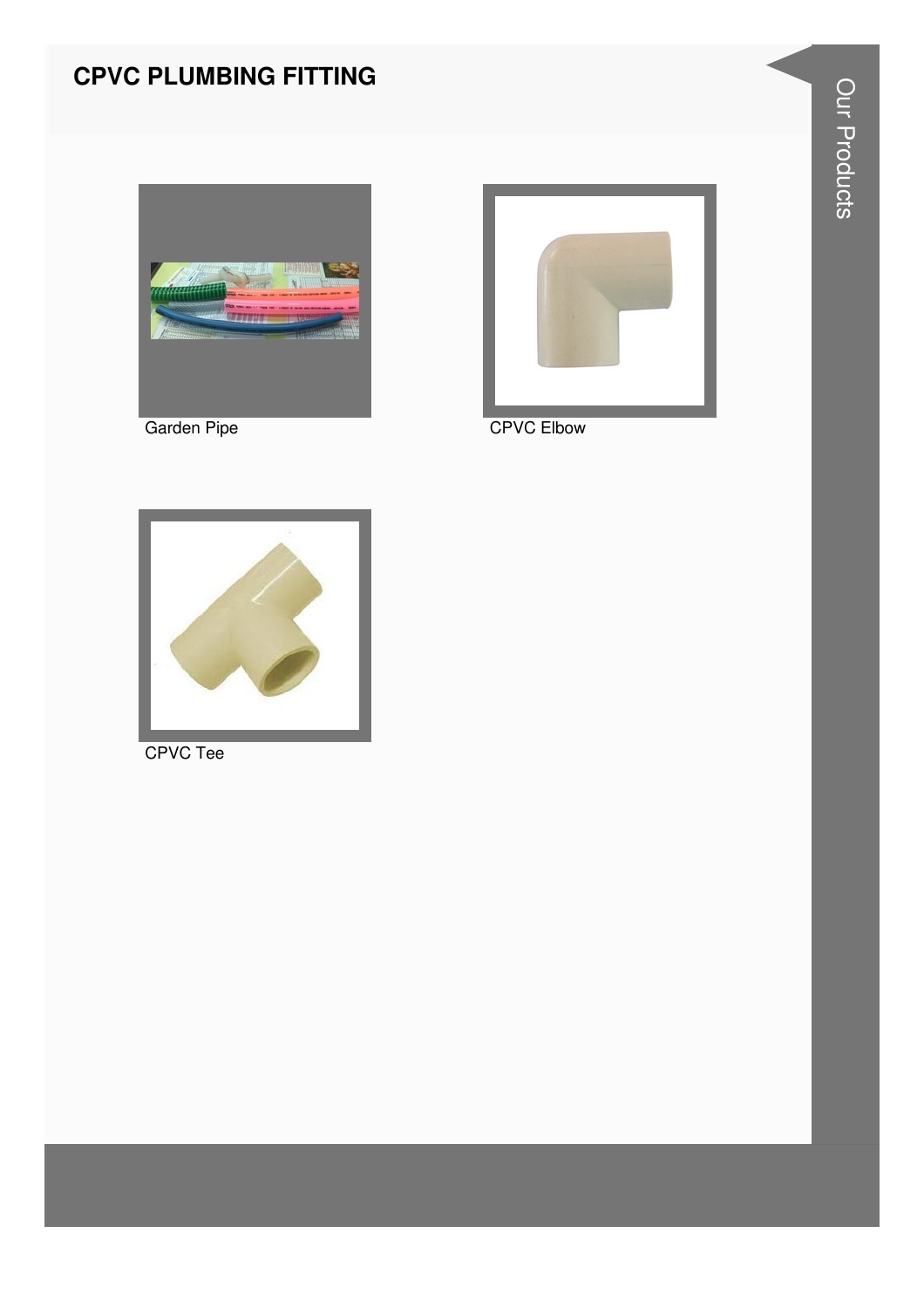#### **NEW ITEMS**



Merino Laminates



Centuryply Plywood



**Flush Tank** 



**Plumbing Materials Suppliers**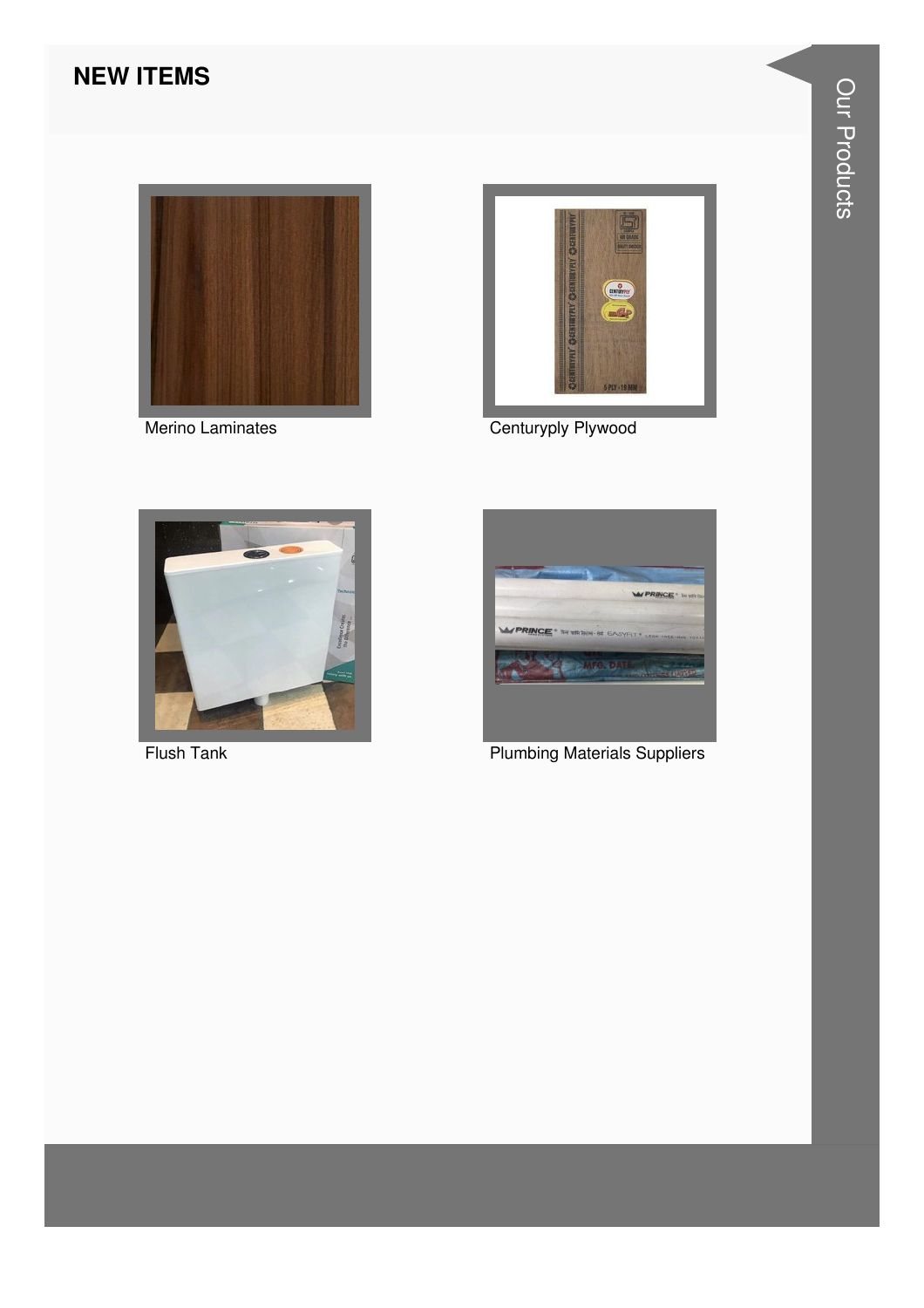

Gurjan Plywood Sheet



Royalcol Synthetic Adhesive



**Plastic Pipes** 



**GI Sockets**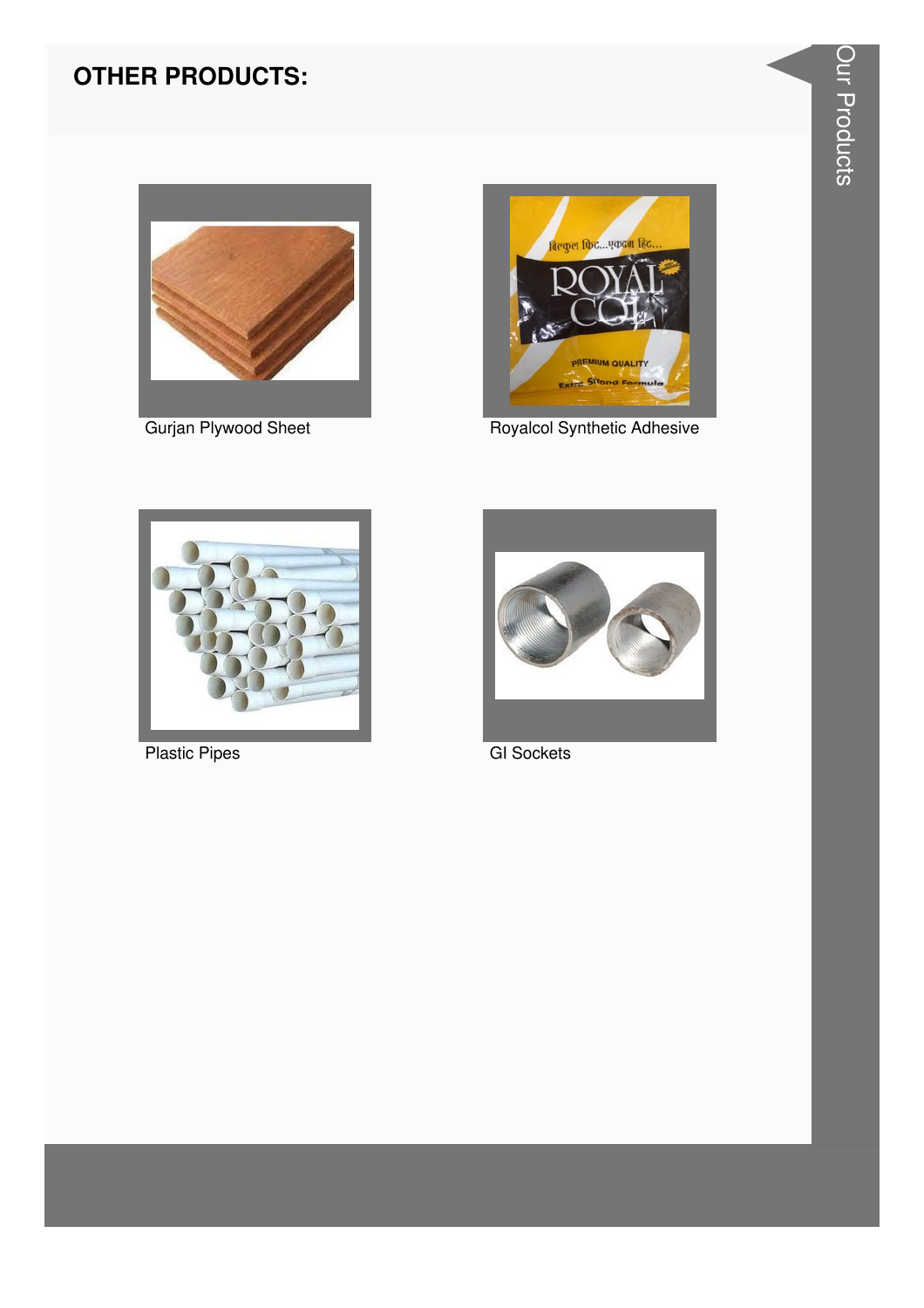

Sintex Loft Tank



Wooden Suede Finish Royale Touche Brown Laminate Sheet



Merino Rustic Laminates



Virgo Croma Laminates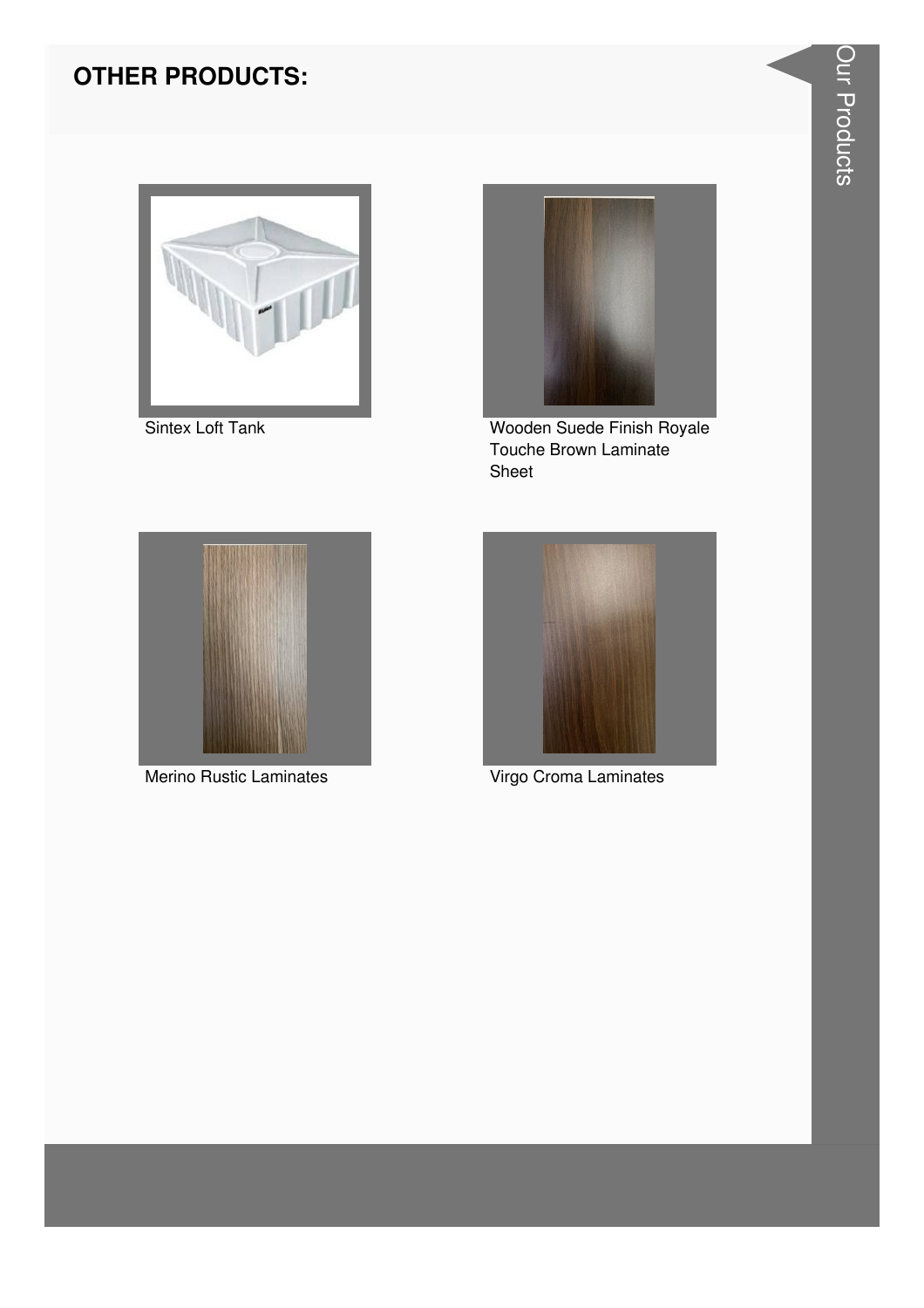



Plain PVC Solid Board Sheets



**PVC Sheet Roll** 



Prakash Surya GI Pipe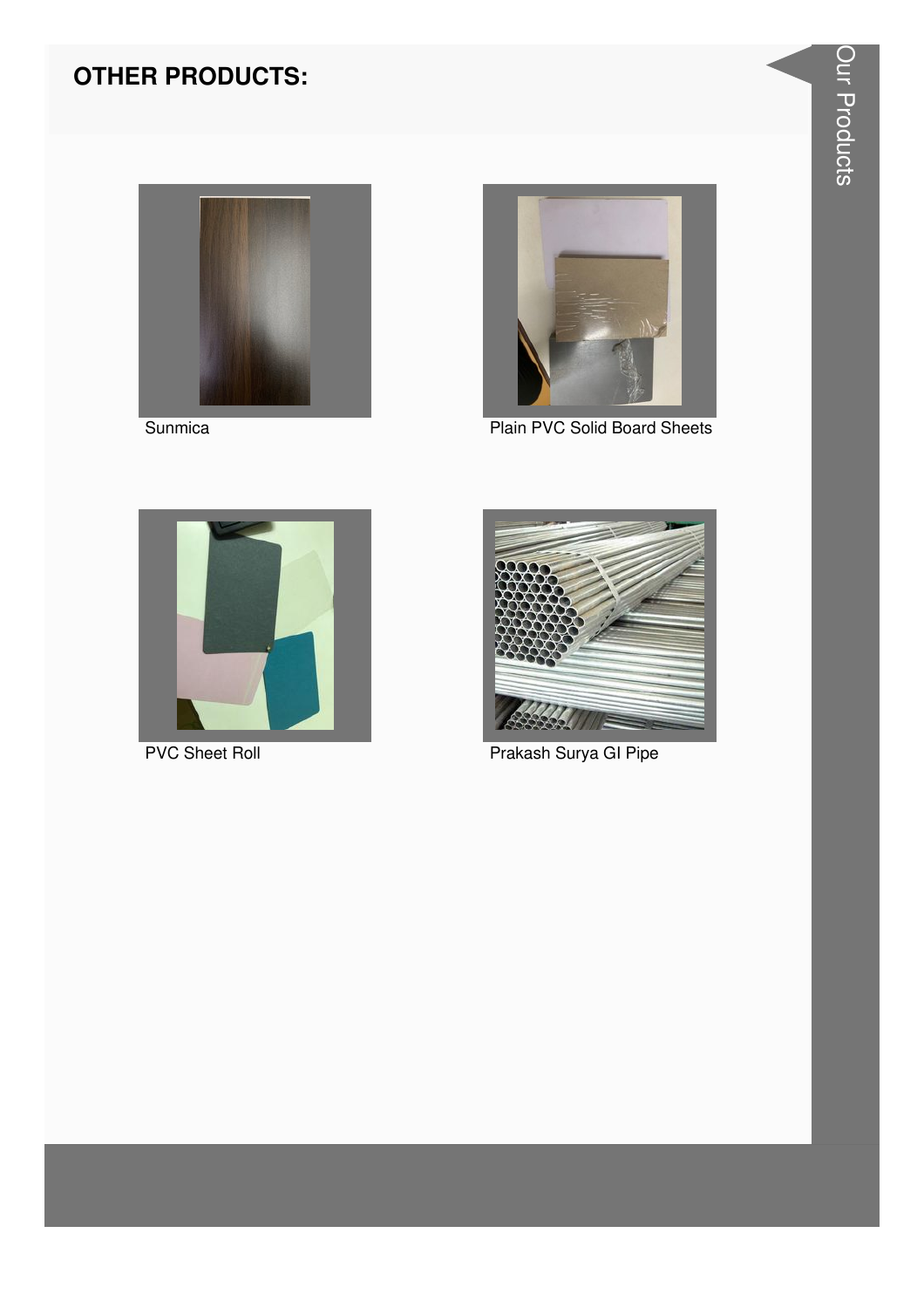

**GI Pipe** 



Aqua Water Resistant<br>Adhesive



**Heat Proof Adhesive** 



**Asian Masking Tape**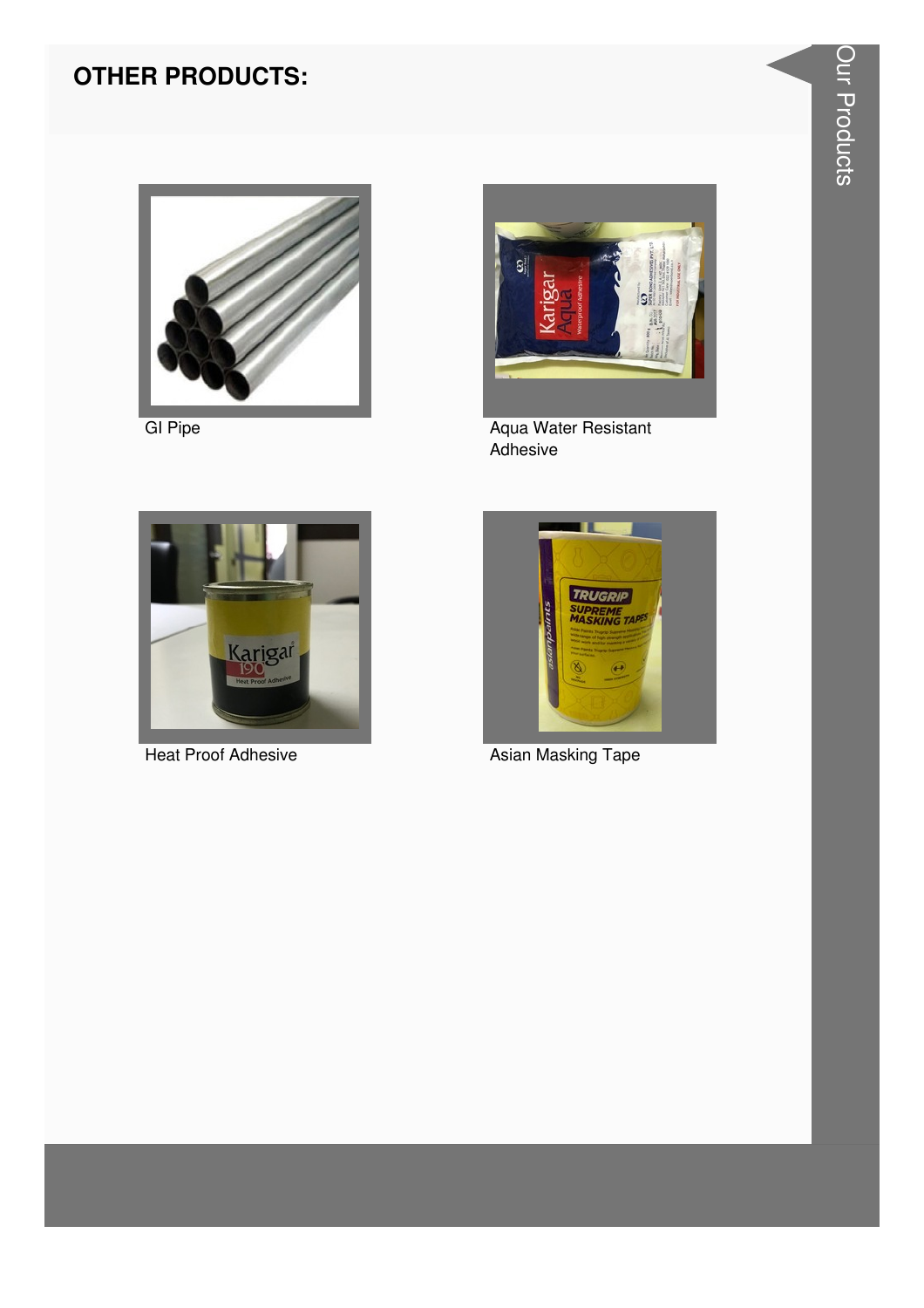

**3M Masking Tape** 



Waterproof Plywood



Stainless Steel T Profile



Fevicol SH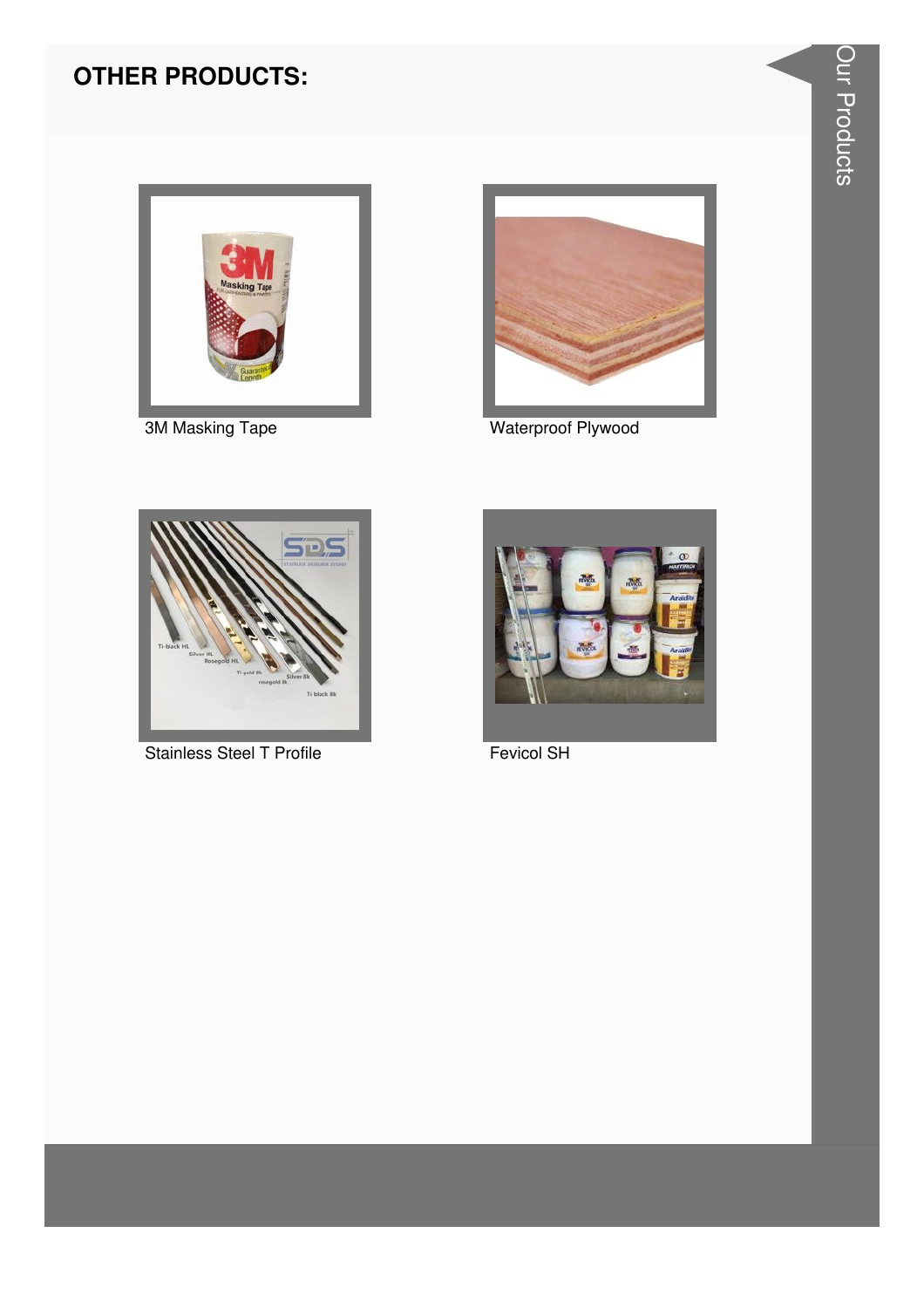



**Charcoal Sheet** 



Sleek Modular Kitchen



Square T Patti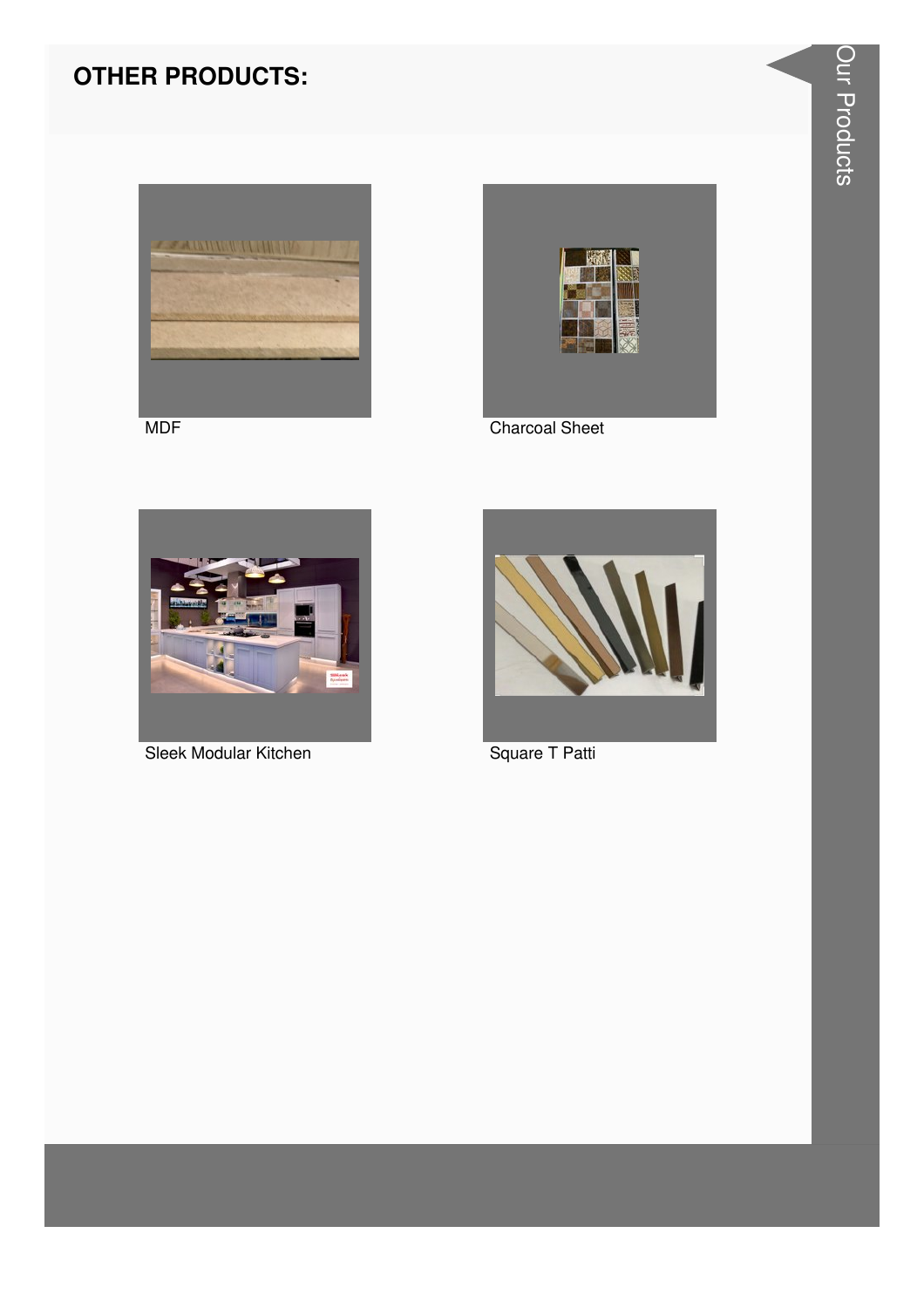

Synthetic Rubber Adhesive



Multiwall Polycarbonate Sheets



Prince 2 inch Swr Pipes, 6 m



**FRP Gratings**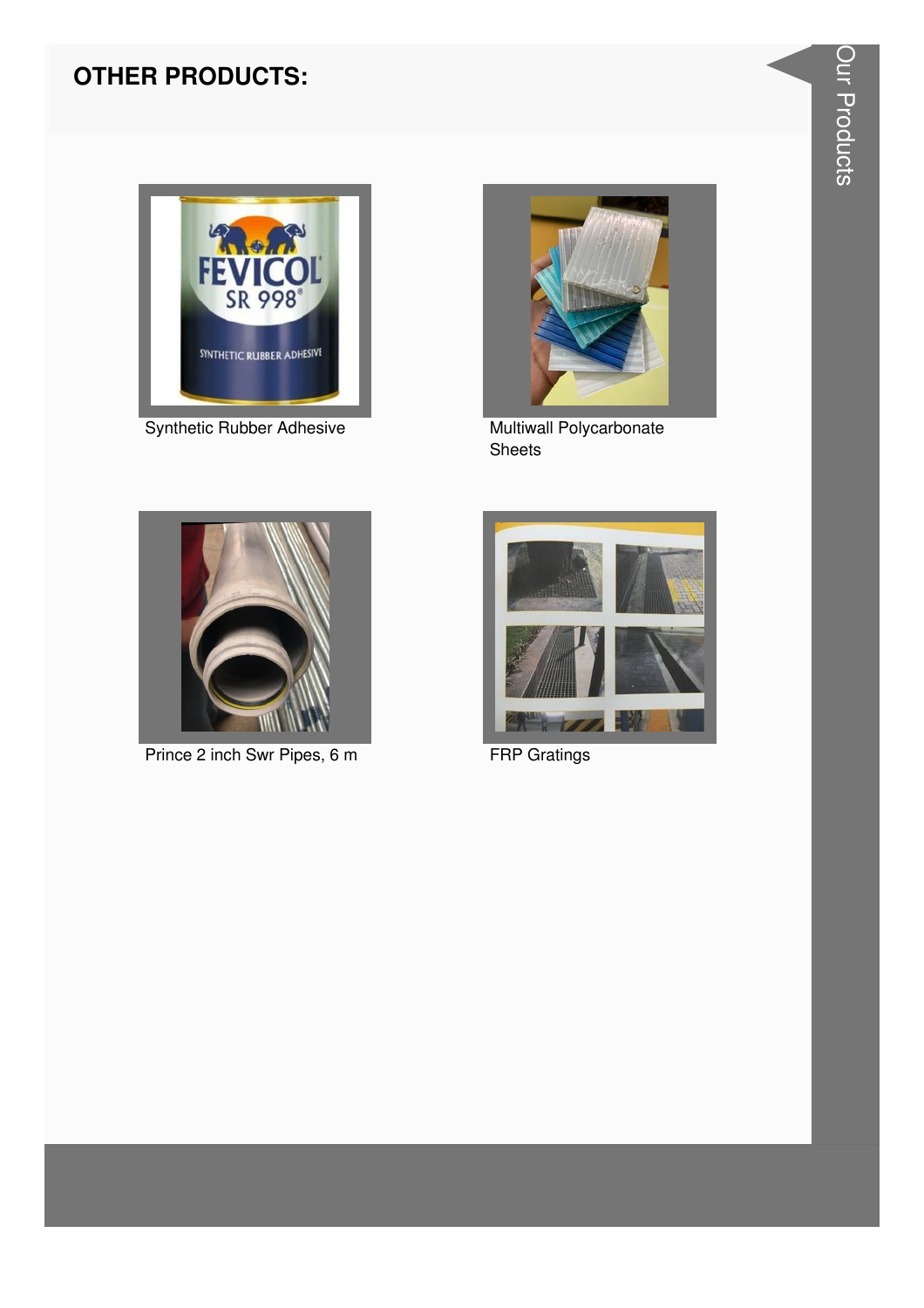

Simpolo Wash Basin



**Acrylic Shutter** 



Telescopic Drawer Channel



**Masking Tape**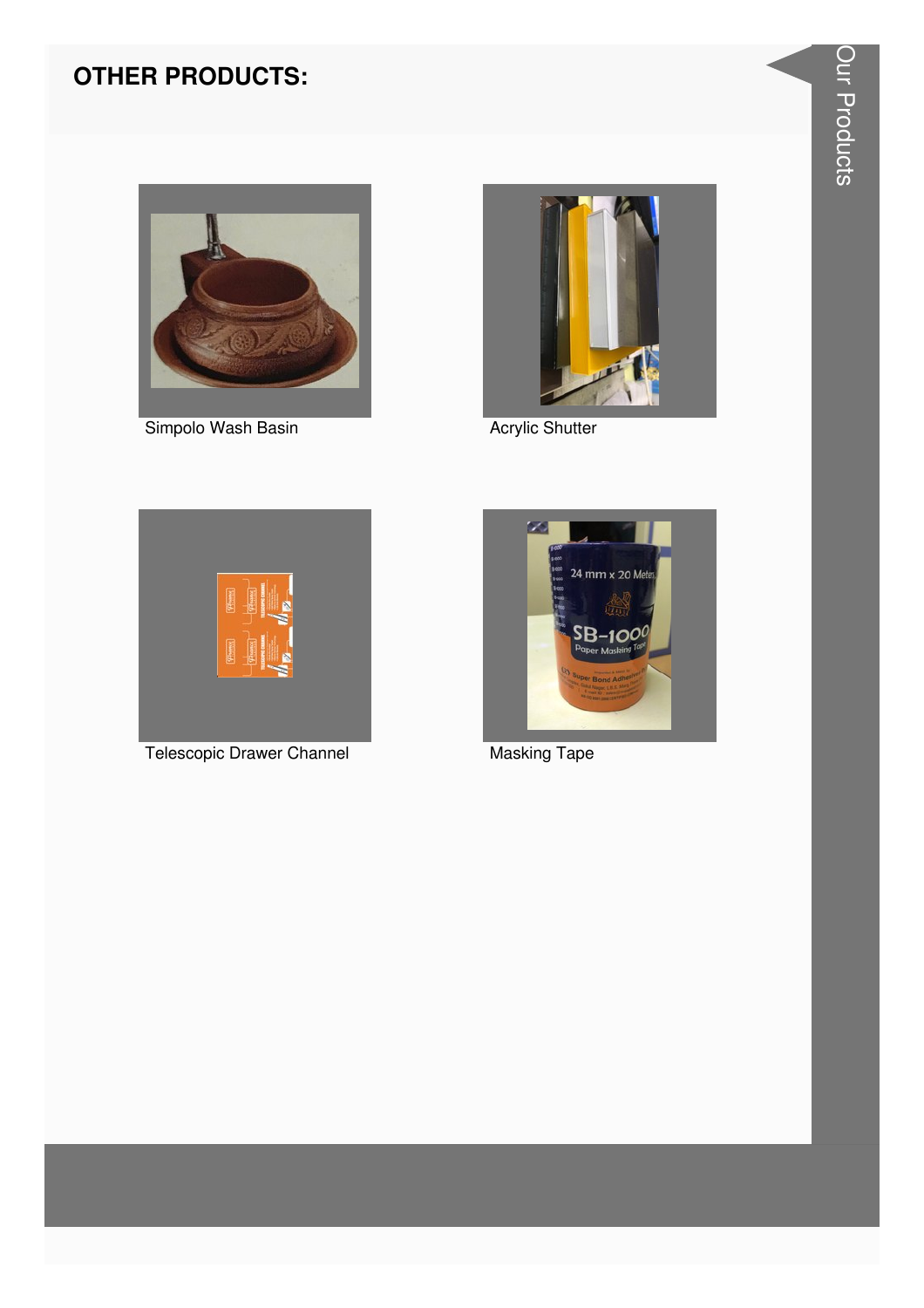## Factsheet

| Year of Establishment            | : 2006           |
|----------------------------------|------------------|
| <b>Nature of Business</b>        | : Wholesaler     |
| <b>Total Number of Employees</b> | : Upto 10 People |